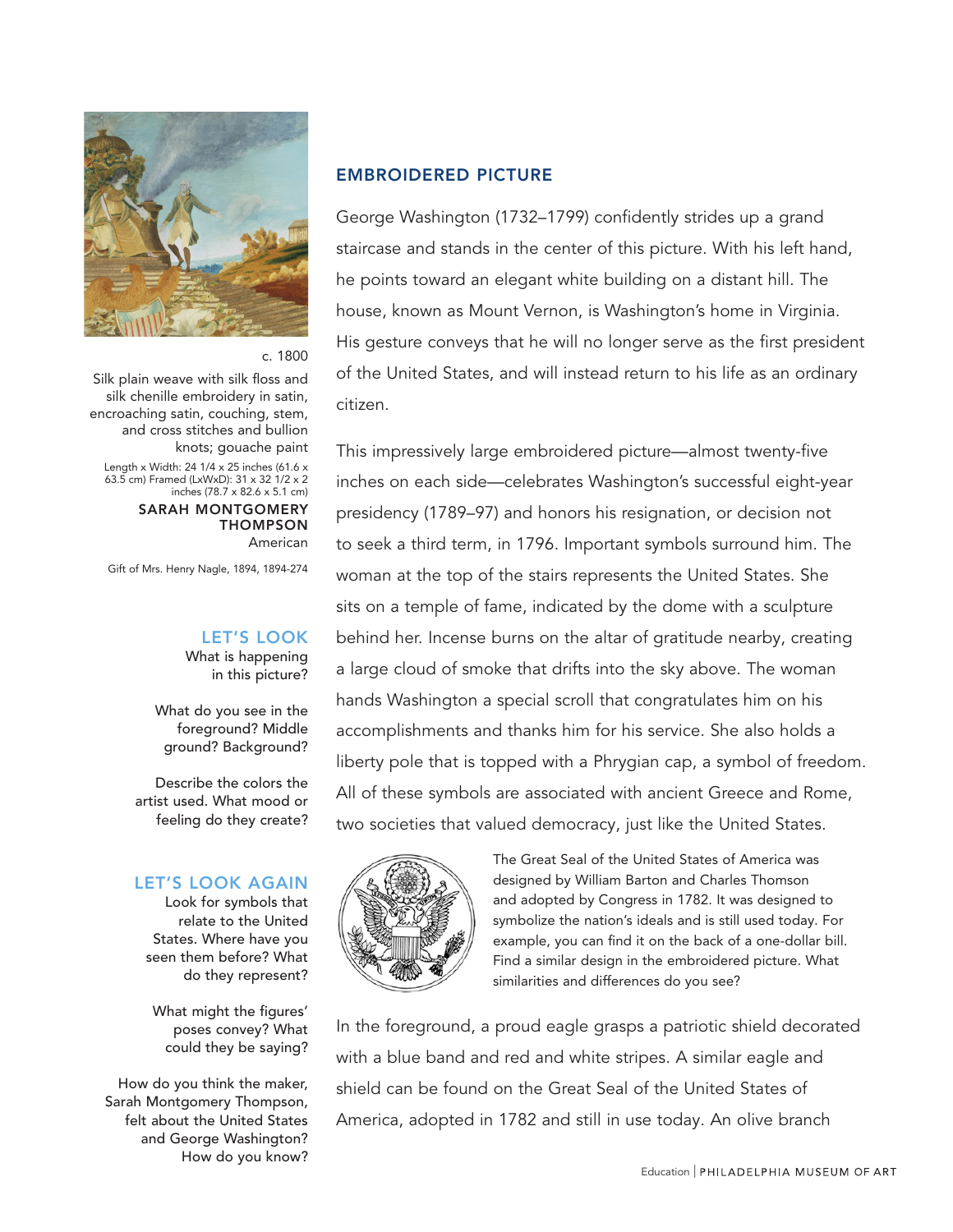(symbol of peace) and a bundle of arrows (symbol of war) appear to the right and left of the shield. Beside the eagle, a cornucopia, filled with fruits and vegetables, cascades down the steps. It represents the country's prosperity and plentiful resources. Finally, a scroll unfurls at the base of the shield, bearing the words "E Pluribus Unum," a Latin phrase that translates into "out of many, one." This saying refers to the many states that form our nation.

Sarah Montgomery Thompson, who lived in Philadelphia, made this embroidered picture by using brightly colored silk threads to stitch the images onto silk material. Although women were discouraged from pursuing oil painting during Thompson's lifetime, her remarkable embroidery demonstrates the significance of women's artistic contributions in other media. Little is known about Thompson or her family, but it is clear that she was a gifted needlewoman. It required exceptional skill to work with the delicate threads used to create intricate details such as the eagle's feathers. Thompson likely framed this ambitious work of art and proudly displayed it in her home.



# Sampler 1737

Linen plain weave with silk embroidery in cross, satin, queen's, tent, stem, and encroaching satin stitches 15 1/2 x 11 3/8 inches (39.4 x 28.9 cm) ELIZABETH HUDSON American

> Gift (by exchange) of the Robert L. McNeil, Jr. Trusts, 1966, 1966-149-1

Thompson completed this embroidery around 1800, the year after George Washington died. Many Americans regarded their first president as a national hero and were deeply saddened by his death. Across the country, people created images in his honor. These pictures celebrated his contributions to the country and important moments in his life. Thompson and her fellow Philadelphians felt a special connection to Washington because their city was the nation's capital during his presidency.

nineteenth centuries, Thompson learned how to embroider as part of her formal education. Many parents encouraged their daughters to learn needlework because it was a useful skill and helped them to learn the "feminine virtue of neatness." To create this work, a needlework teacher probably drew or traced the picture onto the silk with ink and Thompson filled in the image with her embroidery stitches. Finely detailed areas, such as the faces, were then painted with gouache ("gwash"), either by Thompson, her teacher, or a professional artist.

Like many young women in Philadelphia during the eighteenth and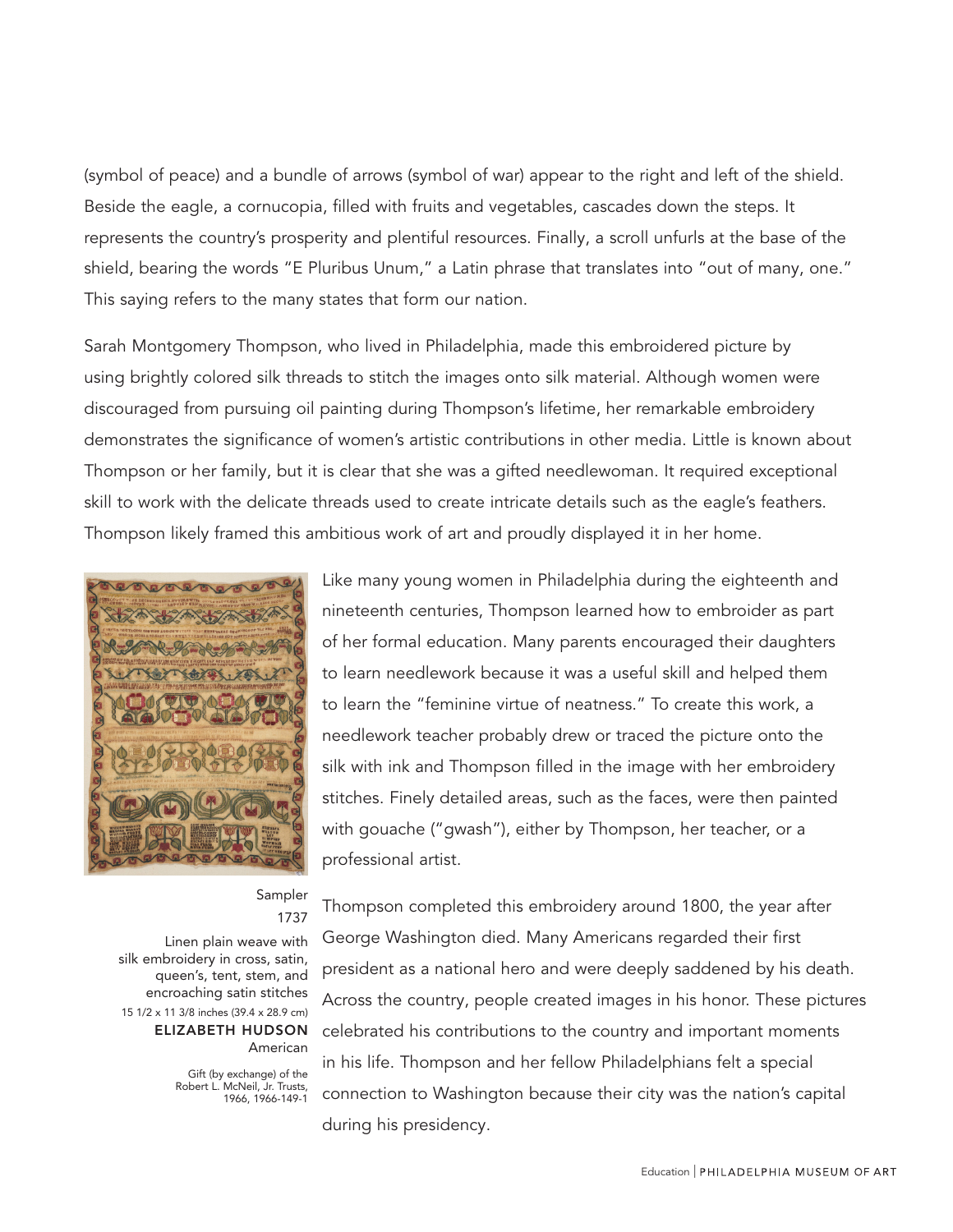The sampler seen here, from 1737 by Elizabeth Hudson (American, 1721–1783), features another type of embroidery that young women in Philadelphia made in the late eighteenth century. Instead of one large picture, the design includes flowers, leaves, and writing, including the names of family members (bottom).

# ONE PICTURE, MANY ARTISTS

This image existed in two forms before Sarah Montgomery Thompson made her embroidered picture (above). John James Barralet, an Irish artist who immigrated to Philadelphia in 1795, drew the original picture. He may have been inspired by a public celebration that took place in 1797 in Philadelphia soon after Washington resigned as president. Another artist, Alexander Lawson, engraved Barralet's drawing so that it could be reproduced as an illustration in The Philadelphia Magazine in 1799.

Needlework teachers often drew or traced book and magazine illustrations onto silk for their students to embroider. They frequently changed or omitted details from the original image. In fact, several of the details in Lawson's magazine engraving are absent in Thompson's picture, including a helmet and sword on the steps, and an ox in the background near Mount Vernon. What would you change, add, or take away if you were to create your own version of this picture?

## MAKING WAY FOR THE NEXT PRESIDENT

Why did George Washington decide not to pursue a third term as president in 1796? Most importantly, he wanted to establish the United States as a true democratic nation. In a democracy, power is not held by one person, but by the country's citizens who vote to elect leaders. Washington was a popular president and could have easily won another four-year term. However, he chose to give power back to the people, urged them to elect a new leader, and set



This print, *General Washington's Resignation*, appeared in a magazine in 1799 and provided the inspiration for Sarah Montgomery Thompson's embroidered picture. What is similar about the two pictures? What is different? Engraved by Alexander Lawson, after John James Barralet. Published by B. Davies, Philadelphia. Engraving and etching; second state, image 6 x 3 11/16 inches (15.2 x 9.35 cm). (The Metropolitan Museum of Art, New York: Bequest of Charles Allen Munn, 1924 [24.90.90]). Image © The Metropolitan Museum of Art